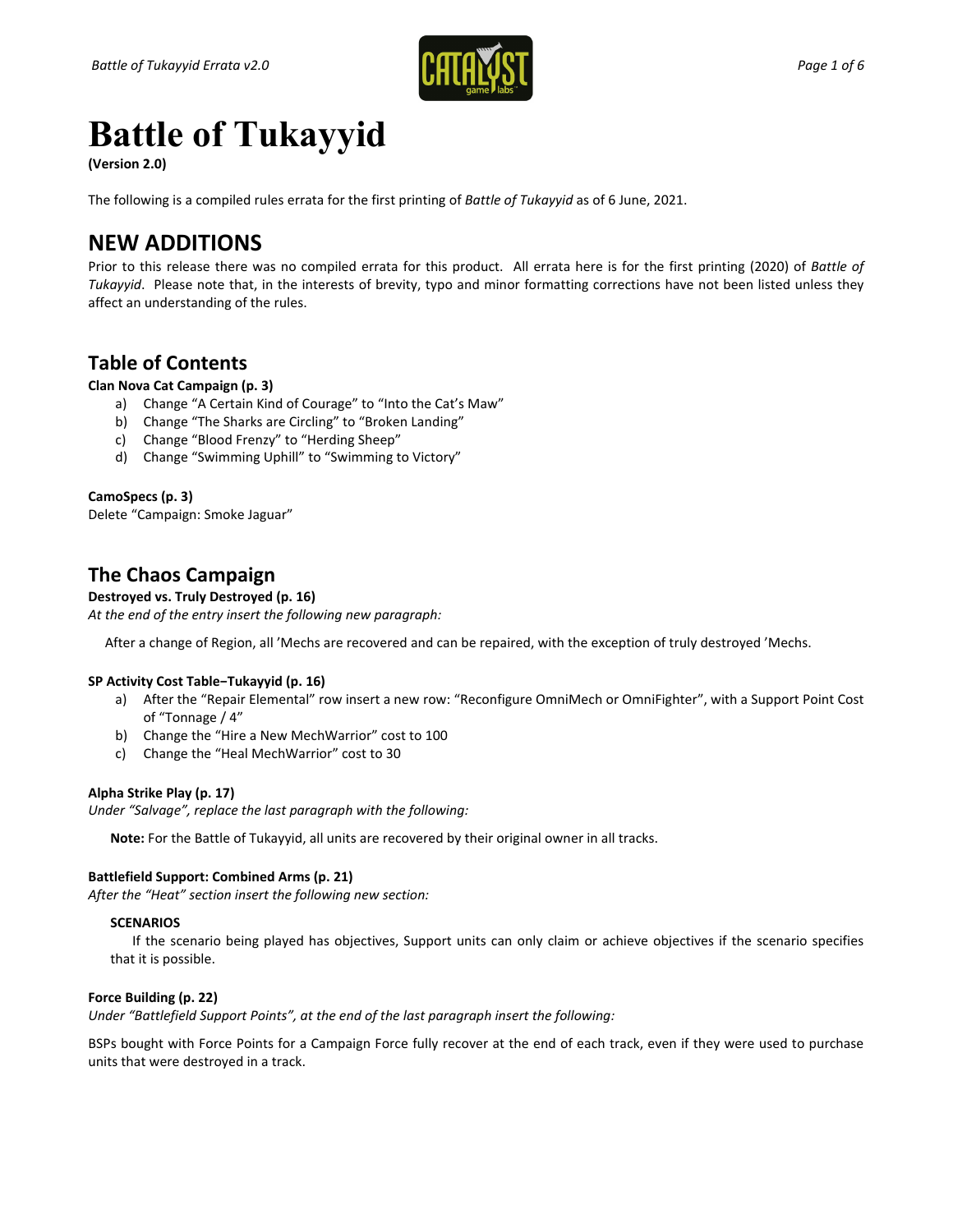

#### **Unit Composition by Designation Table (p. 25)**

- a) Change "No. of Level Is" to "No. of Level IIs"
- b) Change "Level III Designation" to "Level IV Designation"
- c) Under "Theta", change the 'Mech total to 20 and the Infantry total to 7.

### **Clan Organization (p. 26)**

Under "Clan Diamond Shark", Phalanx Star, change the page reference from XX to 27.

#### **'Mech Availability and Random Assignment Tables (p. 28)**

- a) Under Clan Front Line, Light 'Mechs, Kit Fox: add "S"
- b) Under Clan Front Line, Medium 'Mechs: add Battle Cobra Prime, A, B (Steel Viper)

### **'Mech Availability and Random Assignment Tables (p. 29)**

- a) Under Clan Front Line, Heavy 'Mechs, Hellbringer: change "TC" to "M (M: Jade Falcon)"
- b) Under Clan Front Line, Heavy 'Mechs, Timber Wolf: add "S"
- c) Under Clan Front Line, Heavy 'Mechs, RAT, Assault Star: change "Mad Dog D" to "Mad Dog A"
- d) Under Clan Front Line, Heavy 'Mechs, RAT, Striker Star: change "Hellbringer C" to "Hellbringer B"
- e) Under Clan Front Line, Assault 'Mechs, Executioner TC: after Ghost Bear add "Wolf"
- f) Under Clan Front Line, Assault 'Mechs, RAT, Battle Star: change "Warhawk D" to "Warhawk C"
- g) Under Clan Second Line, Light 'Mechs, replace the Locust IIC line in its entirety with "Locust C"
- h) Under Clan Second Line, Light 'Mechs, RAT, Striker Star, change "Piranha" to "Locust C"

#### **'Mech Availability and Random Assignment Tables (p. 30)**

- a) Under Clan Second Line, Medium 'Mechs, RATs: add the asterisk footnote symbol to the Assault Star and the dagger footnote symbol to the Striker Star
- b) Under Clan Second Line, Heavy 'Mechs: replace the list with the following:

LNC-25-01 *Lancelot Crossbow* Prime *Hellbringer* Prime *Guillotine IIC Mad Dog* C *Summoner* Prime BL-6-KNT *Black Knight* FLS-8K *Flashman*

c) Under Clan Second Line, Heavy 'Mechs, RATs, Striker Star: change "FLS-7K Flashman" to "FLS-8K Flashman"

#### **'Mech Availability and Random Assignment Tables (p. 31)**

a) Under Clan Second Line, Assault 'Mechs: add the following new 'Mechs:

*Executioner* Prime *Gargoyle* Prime *Warhammer IIC*

b) Under Clan Second Line, Assault 'Mechs, RATs, Fire Star: change "Highlander" to "Highlander IIC"

### **'Mech Availability and Random Assignment Tables (p. 33)**

*Under ComStar, Heavy 'Mechs, add the following new 'Mechs*

CRD-2R *Crusader*‡ CRD-3R *Crusader* GLT-3N *Guillotine*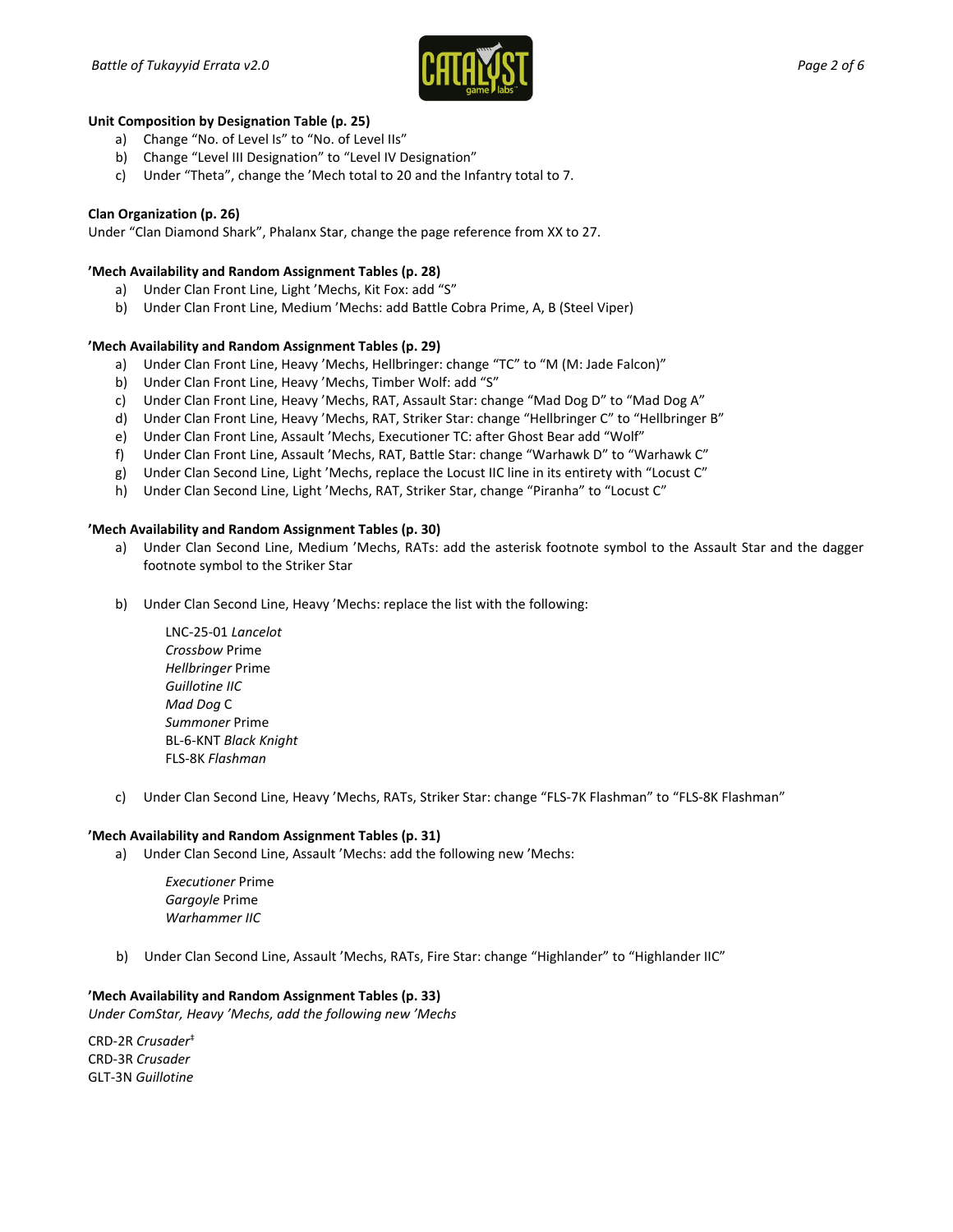

### **Breakthrough (p. 35)**

*Under "Attacker", third sentence*

The Attacker's units may only exit via their home edge; Change to: The Attacker's units may only exit via the Defender's home edge;

### **Pushback (p. 37)**

*Under "Special Rules", replace the text with the following:* 

The following rules are in effect for this track:

### **Track End**

This track ends after the End Phase of Turn 8 (6 if using *Alpha Strike* rules).

### **Clan Smoke Jaguar Campaign**

### **Combatants (p. 45)**

*Under "Com Guards", 299th Division, after the entry insert a line break and the following new paragraph:*

**Stiff Spine:** An opponent cannot use the Combat Intuition Special Pilot Ability, or the Overrun Combat or Forcing the Initiative Special Command Abilities against this force.

### **Clan Smoke Jaguar (p. 46)**

*After the "Commander" entry, insert the following new paragraph:*

**Force Building Rules:** The *Dire Wolf*, *Ebon Jaguar* and *Stormcrow* are common Smoke Jaguar 'Mechs. A Smoke Jaguar player may replace one OmniMech per Star with one of the above of the same weight class (Assault, Heavy, Medium). The player may choose the configuration: Prime, A, B or S for a *Dire Wolf*; Prime, A, B or C for an *Ebon Jaguar*; Prime, A, B, C, D or TC for a *Stormcrow*.

### **Clan Smoke Jaguar (p. 46)**

*Under "Jaguar Grenadiers (Shadow Stalkers)", "Special Command Abilities"*

After "Assault Operations" add "(see p. 136)"

### **Soft Landing (p. 50)**

*Under "Game Setup", second paragraph, after the first sentence insert the following:*

The Attacker has no home edge and cannot retreat/withdraw. The Defender can retreat/withdraw from any edge.

### **Clan Diamond Shark Campaign**

### **Clan Diamond Shark (p. 60)**

1) *Under "Force Building Rules", last sentence*

The player may choose the configuration (Prime, A, B, C or D). Change to: The player may choose the configuration (Prime, A, B, C or D, with the exception of the *Warhawk*, which cannot be taken in the D configuration).

2) Under Omega Galaxy, change its commander from Star Colonel Zachery to Star Colonel Adrine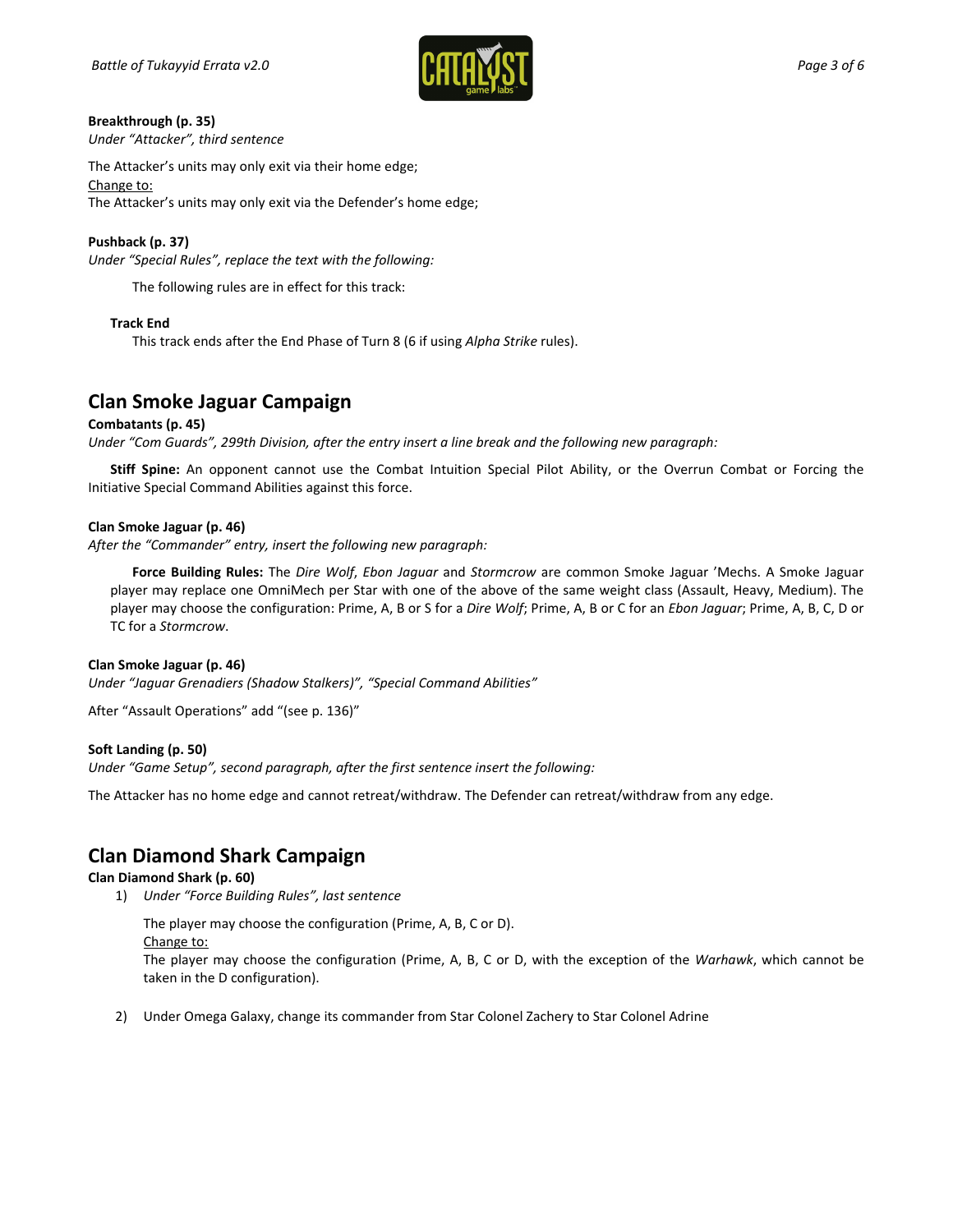

### **The Sharks Are Circling (p. 35)**

*Under "Red Sky at Night"* 

No more than 25% of the Defender's units moves within 3 hexes (*TW*) or 6" (*AS*) of the Defender's home edge. Change to:

No more than 25% of the Defender's units moves within 3 hexes (*TW*) or 6" (*AS*) of the Attacker's home edge.

### **Clan Ghost Bear Campaign**

### **Background (p. 69)**

Fifth paragraph: replace "211th (Gray Backs)" with "121st (Effective Actions)"

### **Background (p. 70)**

- 1) Fifth paragraph (continuing from previous page): replace "211th" with "121st"
- 2) Left column: replace all four mentions of Gamma Galaxy with Delta
- 3) *Under "Force Building Rules", last sentence*

The player may choose the configuration (Prime, A, B, C, or D).

Change to:

The player may choose the configuration (Prime, A, B, C, or D, with the exception of the *Mad Dog*, which is limited to configurations A, B, and C).

### **Optional Rules (p. 76)**

*After the first paragraph insert the following new paragraph:*

**City Fight:** Each side may select this Option to place one cluster of three buildings per Star or Level II deployed in a track in this Region. Roll on the Spanac Building Table to determine the type of buildings in the cluster.

### **Clan Nova Cat Campaign**

**Map (p. 102)**  The bottom-most locale should be TOST, not TROST

**Clan Nova Cat (p. 104)**  *Under "Force Building Rules", last sentence*

The player may choose the configuration (Prime, A, B, C or D).

### Change to:

The player may choose the configuration (Prime, A, B, C or D, with the exception of the *Huntsman* and *Shadow Cat*, which cannot be taken in the D configuration).

### **Mapsheets (p. 107)**

*In between the two Terrain tables insert the following new paragraph:*

*Note: Use Swimming to Victory (see p. 110) the first time the campaign comes to Southeast Losiije; this applies only the first time the campaign enters this region.*

### **Swimming to Victory (p. 110)**

Under "Situation", change "Southwest Losiije" to "Southeast Losiije"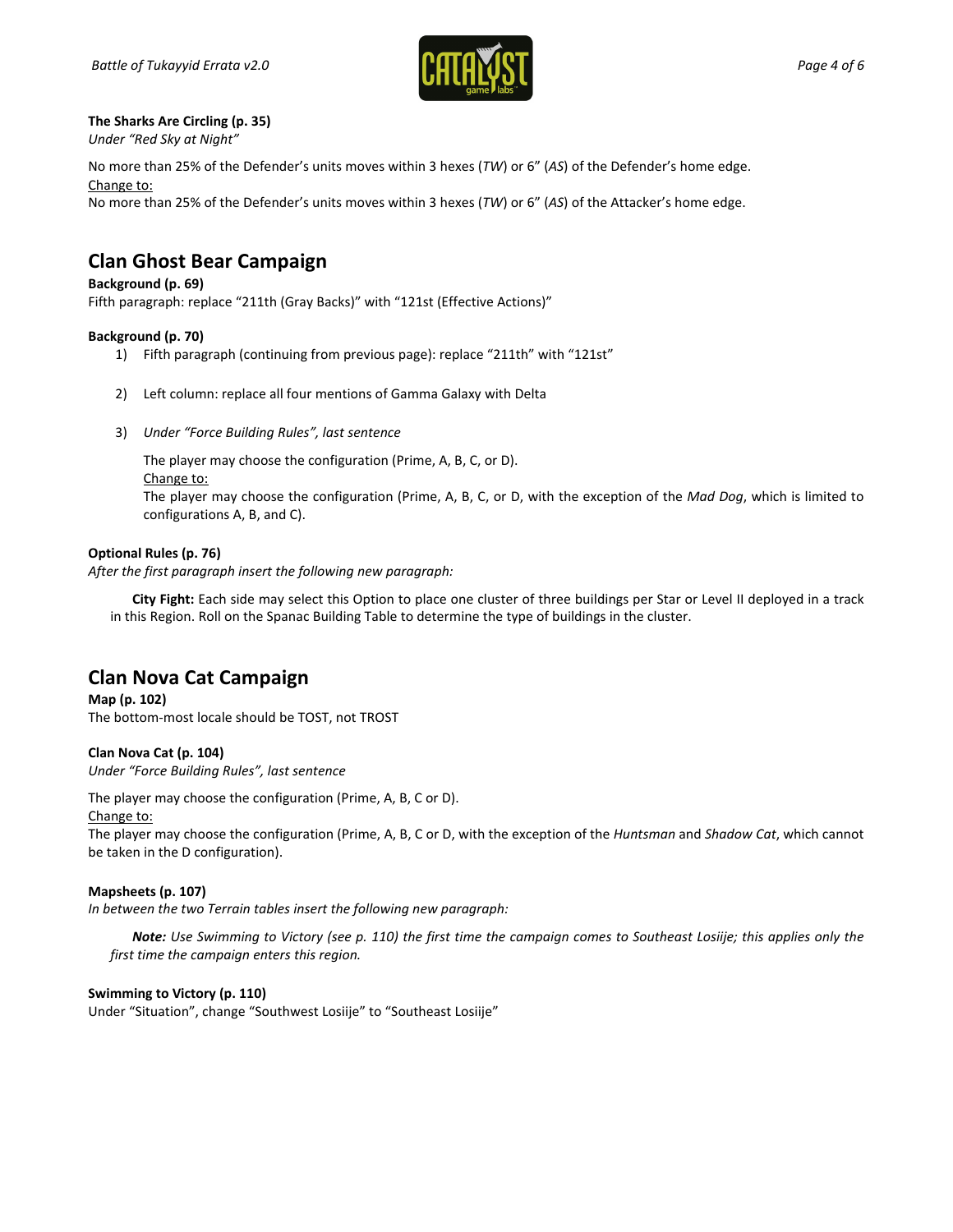

### **Clan Jade Falcon Campaign**

### **Map (p. 118)**

The bridge on the right side of the map should be labelled ROBYN'S CROSSING

### **Clan Jade Falcon (p. 120)**

1) *Under "Force Building Rules", last sentence*

The player may choose the configuration (Prime, A, B, C, or D).

Change to:

The player may choose the configuration (Prime, A, B, C, or D, with the exception of the *Hellbringer*, which is limited to configurations A and B).

- 2) The logo given for Delta Galaxy is incorrect: it is actually the logo for Gamma Galaxy.
- 3) Delta Galaxy: Under "Special Command Abilities", change "Run and Gun" to "Hit and Run"

### **Southern Prezno Plain (p. 121)**

Third paragraph (Note): Change both mentions of the "Come and Go" track with "Retreat of the Falcons"

### **Crossing the Streams (p. 125)**

- a) Under "+200 Artillery Strikes", change "Defender only" to "Attacker only"
- b) Under "+200 Shedding Honor", change "Attacker only" to "Defender only"

### **Flower Power (p. 127)**

- a) Under "+200 Artillery Strikes", change "Defender only" to "Attacker only"
- b) Under "+200 Shedding Honor", change "Attacker only" to "Defender only"

### **Clan Wolf Campaign**

**Map (p. 134)**  The cleared area between the Deployment Zone and the New Pannonian Plains should be labelled FOREST'S END

### **Technical Readout**

**Adder (Puma) TC (p. 146)**  At the end of the entry, insert "**Notes:** Features the following Design Quirks: Narrow/Low Profile; No Torso Twist."

### **Hellbringer (Loki) M (p. 155)**

Under "Alpha Strike Stats", change the S/M/L damage to 5/5/4, the OV to 1, and the PV to 42

### **Timber Wolf (Mad Cat) TC (p. 156)**

Delete the reference to the death of Star Colonel Erik Kerensky: he survives Tukayyid.

### **Timber Wolf (Mad Cat) TC (p. 157)**

Under "Alpha Strike Stats", change the PV to 52

### **Rifleman RFL-5CS (p. 165)**

Under "Alpha Strike Stats", change the S/M/L damage to 3/4/2 and the PV to 35